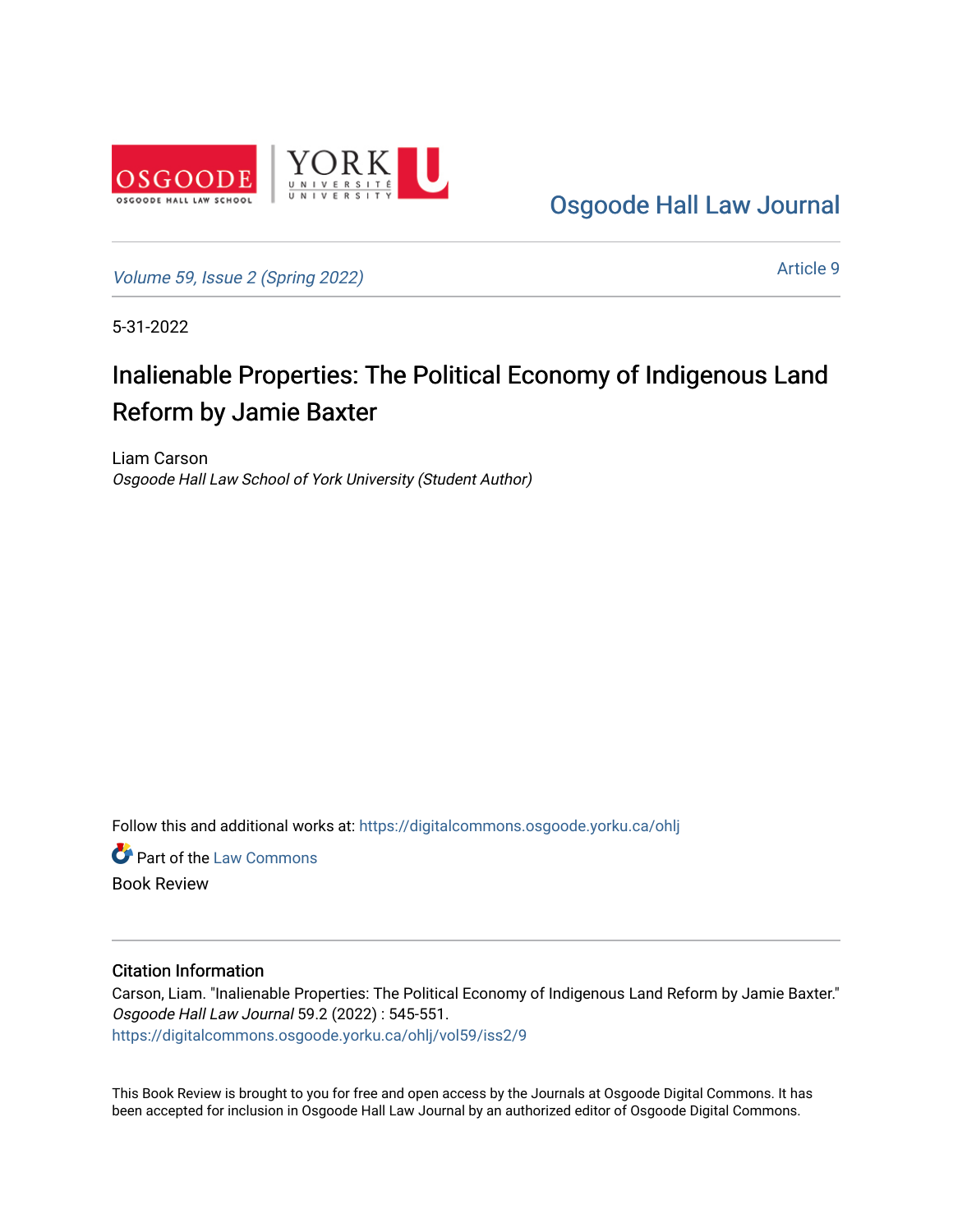## Inalienable Properties: The Political Economy of Indigenous Land Reform by Jamie Baxter

## Abstract

In June of 2021, the federal government passed legislation that affirmed the United Nations Declaration on the Rights of Indigenous Peoples (UNDRIP) and began the process of formalizing its provisions in Canadian law. Among other things, UNDRIP states that Indigenous peoples have rights of selfgovernment and rights of ownership, use, and development of traditionally-held lands and resources.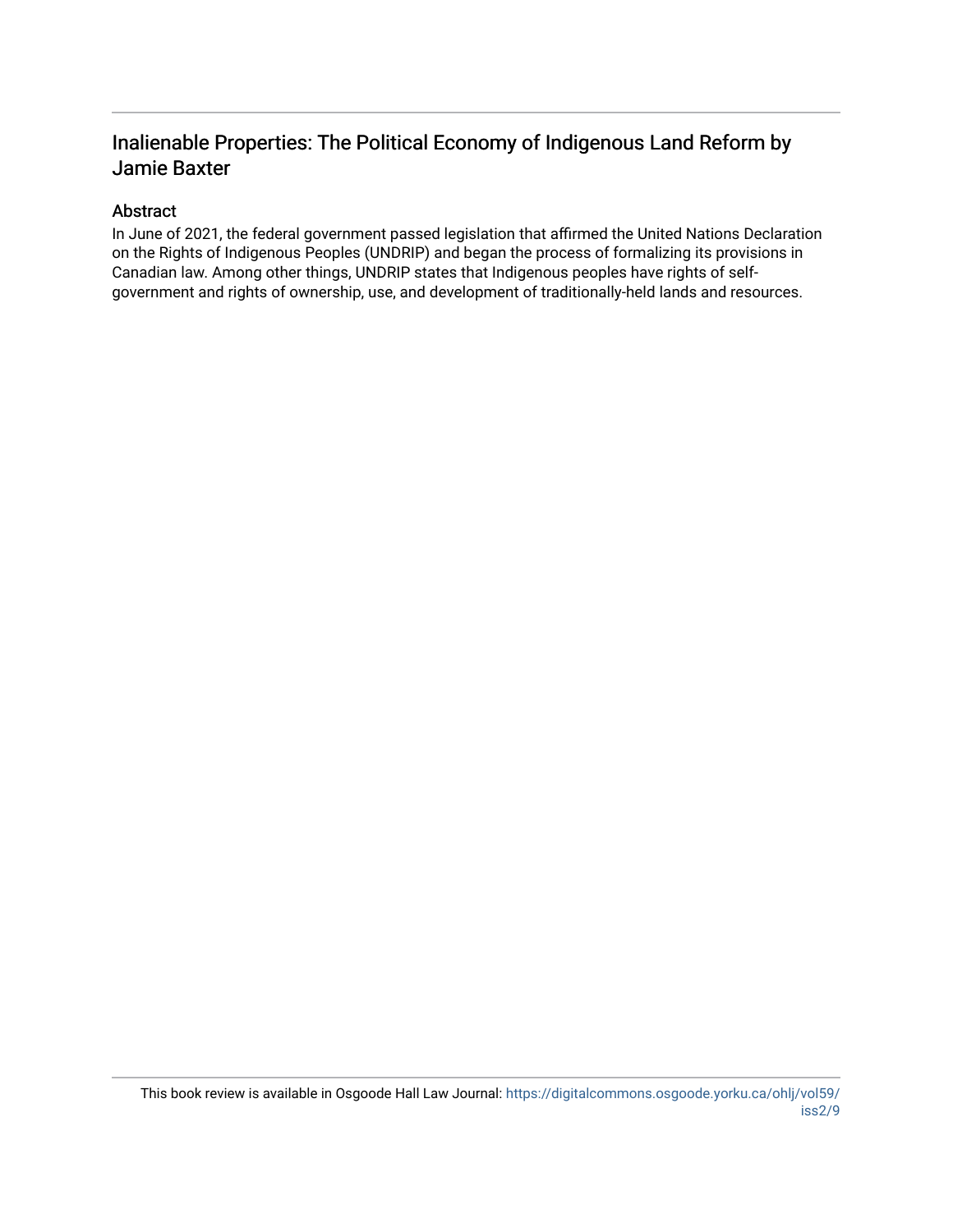Book Review

## *Inalienable Properties: The Political Economy of Indigenous Land Reform* by Jamie Baxter1

LIAM CARSON2

IN JUNE OF 2021, the federal government passed legislation that affirmed the *United Nations Declaration on the Rights of Indigenous Peoples* (UNDRIP) and began the process of formalizing its provisions in Canadian law.3 Among other things, UNDRIP states that Indigenous peoples have rights of self-government and rights of ownership, use, and development of traditionally-held lands and resources.4

Across Canada, Indigenous communities must navigate issues related to uncertain legal interests in traditional territories, environmental changes affecting those territories, and various pressures related to questions of resource

<sup>1.</sup> (UBC Press, 2020) [Baxter, *Inalienable Properties*].

<sup>2.</sup> JD Candidate (2022), Osgoode Hall Law School.

<sup>3.</sup> *United Nations Declaration on the Rights of Indigenous Peoples Act*, SC 2021, c 14.

<sup>4.</sup> *United Nations Declaration on the Rights of Indigenous Peoples*, GA Res 295, UNGAOR, 61st Sess, Supp No 49, UN Doc A/Res/61/295 (entered into force 13 September 2007, endorsed by Canada 10 May 2016), arts 4, 26 [*UNDRIP*].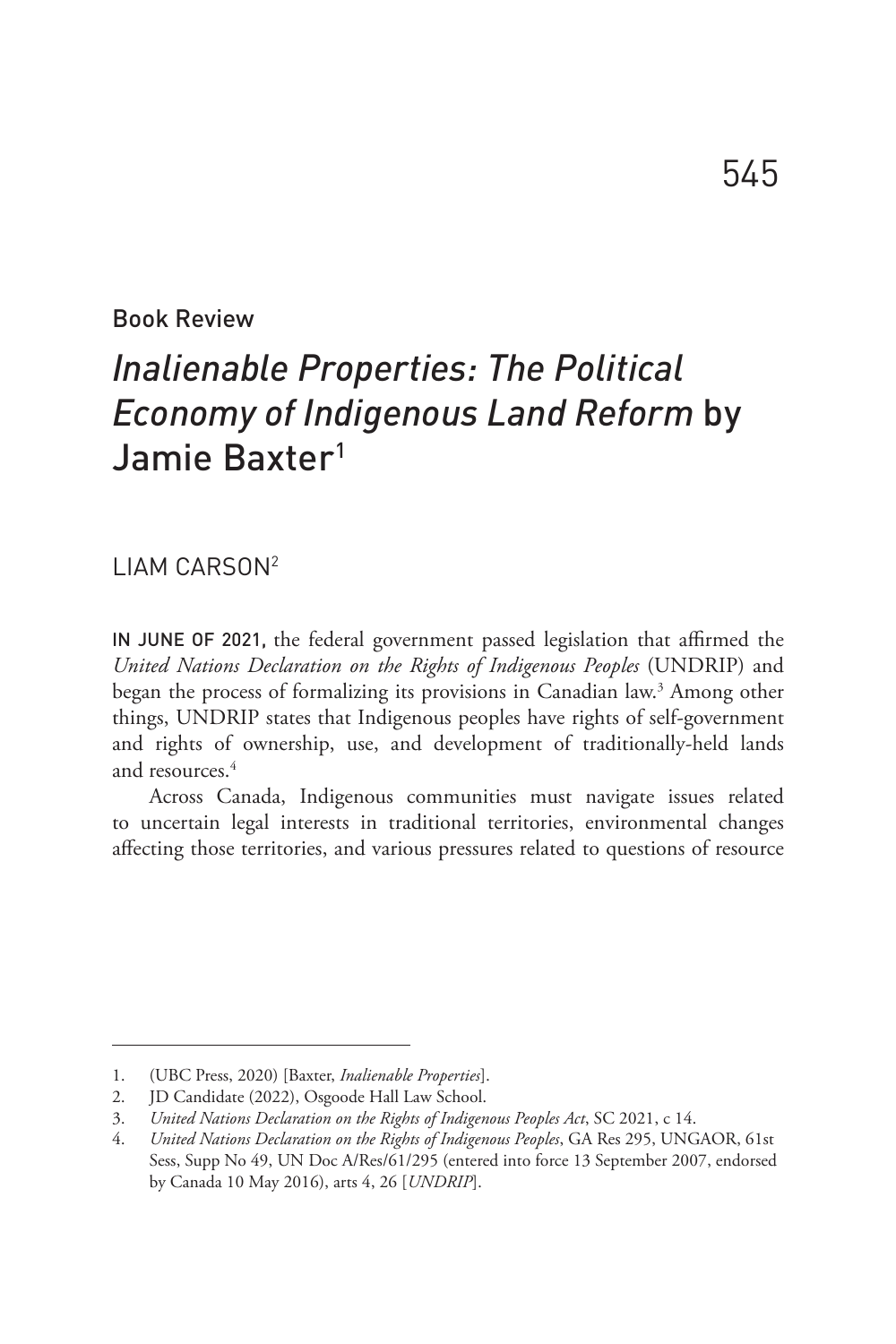development.<sup>5</sup> In that context, questions of how Indigenous governments can establish or reform property regimes are of the utmost importance.

*Inalienable Properties: The Political Economy of Indigenous Land Reform* ("*Inalienable Properties*") offers an alternative approach to questions of property law reform that draws from a wide range of disciplines, both emerging and established. Jamie Baxter, a law professor at Dalhousie's Schulich School of Law, writes and publishes widely on topics such as Indigenous land and property law, political economy approaches to various governance issues, and rural–urban connections.6 Through this new work, he argues that lessons learned from studies of team production and from leadership in political institutions like labour unions can provide a helpful lens for studying the complex factors involved in Indigenous communities' efforts to reform their property laws.7

Baxter sets out to address what he calls "the puzzle of alienability."8 To do so, he draws on a wide range of disciplines, from long-established academic works on alienability and property law to newer research on the mechanics of leadership in private organizations. Despite canvassing such a broad field, Baxter nevertheless identifies a gap in the scholarship that he intends to fill:

> Much has been written…about how First Nations *should* reform their property regimes…I am interested in a different kind of inquiry. Taking it as a given that goals for legal and economic reform will be set by and within Indigenous communities, I aim to understand...how those goals might come to be established and sustained.<sup>9</sup>

<sup>5.</sup> See generally, Titi Kunkel, "Aboriginal values and resource development in Native Space: Lessons from British Columbia" (2017) 4 Extractive Industries & Society 6 (on Tsilhqot'in resistance to mining development within their traditional territory); Ryan Bowie, "Indigenous Self-Governance and the Deployment of Knowledge in Collaborative Environmental Management in Canada" (2013) 47 J Can Studies 91 (on the integration of Indigenous governance and knowledge into resource management in Ontario and British Columbia); Stephen Wyatt et al, "Strategic approaches to Indigenous engagement in natural resource management: use of collaboration and conflict to expand negotiating space by three Indigenous nations in Quebec, Canada" (2019) 49 Can J Forest Research 375 (on the participation of Atikamekw Nehirowisiwok Nation, Huron Wendat Nation, and Mi'kmaq nations in forestry management in Quebec).

<sup>6.</sup> See *e.g.* Jamie Baxter, "Leadership, Law, and Development" (2019) 12 L & Development Rev 119; Jamie Baxter, "No Lawyer for a Hundred Miles? Mapping the New Geography of Access to Justice in Canada" (2015) 52 Osgoode Hall LJ 9; Jamie Baxter, "Legal Institutions of Farmland Succession: Implications for Sustainable Food Systems" (2013) 65 Maine L Rev 382; Jamie Baxter, "From Integrity Agency to Accountability Network: The Political Economy of Public Sector Oversight in Canada" (2015) 46 Ottawa L Rev 231.

<sup>7.</sup> Baxter, *Inalienable Properties*, *supra* note 1 at 12.

<sup>8.</sup> *Ibid* at 12-13.

<sup>9.</sup> *Ibid* at 5 [emphasis in original].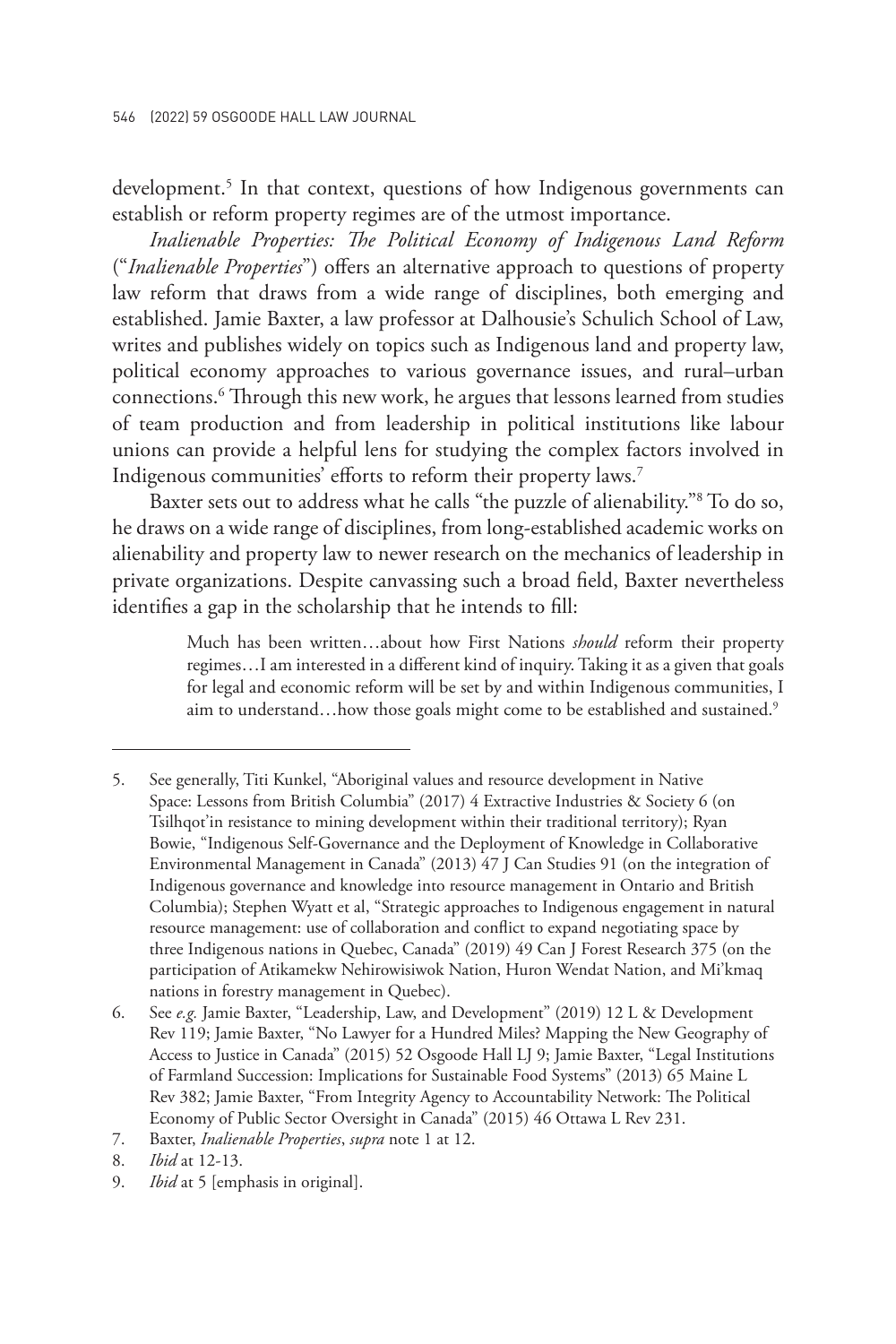Put differently, Baxter sees a lack of scholarly attention to the ways that Indigenous communities can determine their own goals for property regime reform and how they might sustain progress towards those goals. To fill this gap, Baxter creates a game theoretical model in which decisions taken by Indigenous communities to maintain, modify, or eliminate inalienability rules are regarded as a "special type of the public goods problem," drawing from models of analogous situations used to describe "team production within a firm."10 Pulling back a bit, Baxter places his work in the broader academic context of work on alienability rules in general, setting the results of this study against Demsetzian analysis—a school of thought that predicts that exclusionary property rights will inevitably develop, and related alienability regimes will always emerge, as soon as the benefits of alienability outweigh the social costs associated with change.<sup>11</sup>

Baxter's valuable contribution diverges from previous studies of institutional change vis-à-vis alienability rules by drawing on emerging scholarship that explores the role of leaders as individuals with specific "aims and attributes" that have measurable effects on institutional outcomes.<sup>12</sup> In the first chapter, Baxter sets the scene by introducing the central question: "What…does the political economy of land reform tell us about prospects for the future of legal pluralism in Canada?"13 In chapter two, Baxter gives readers an effective introduction to the subject matter needed to understand his approach to the problem. Histories of alienability scholarship and of the inalienability of Indigenous lands in Canada are distilled down to twenty-four readable pages that give enough background information for readers unfamiliar with one (or perhaps both) of those areas.

In chapter three, Baxter introduces readers to his model, his answer to the question posed in chapter one. The model describes the relationship between the following factors: leaders' aims regarding alienability, the material or non-material  $rents<sup>14</sup>$  those leaders extract from communities, political institutions that emerge in times of changing alienability rules, and the decisions that community

<sup>10.</sup> *Ibid* at 13.

<sup>11.</sup> *Ibid* at 19-22. See also Harold Demsetz, "Toward a Theory of Property Rights" (1967) 57 American Economic Rev 347; Harold Demsetz, "Toward a Theory of Property Rights II: The Competition between Private and Collective Ownership" (2002) 31 J Leg Stud S653.

<sup>12.</sup> Baxter, *Inalienable Properties*, *supra* note 1 at 45.

<sup>13.</sup> *Ibid*.

<sup>14.</sup> *Ibid.* Baxter provides a definition of "rents" for the non-economist readers. In this context, rent is the compensation that leaders demand in exchange for conveying information to their communities—information that only leaders can access. Rents can, and often do, take the form of monetary compensation but can also be non-monetary; for example, greater political autonomy for the leader(s) in future decision-making scenarios. See *ibid* at 42-43.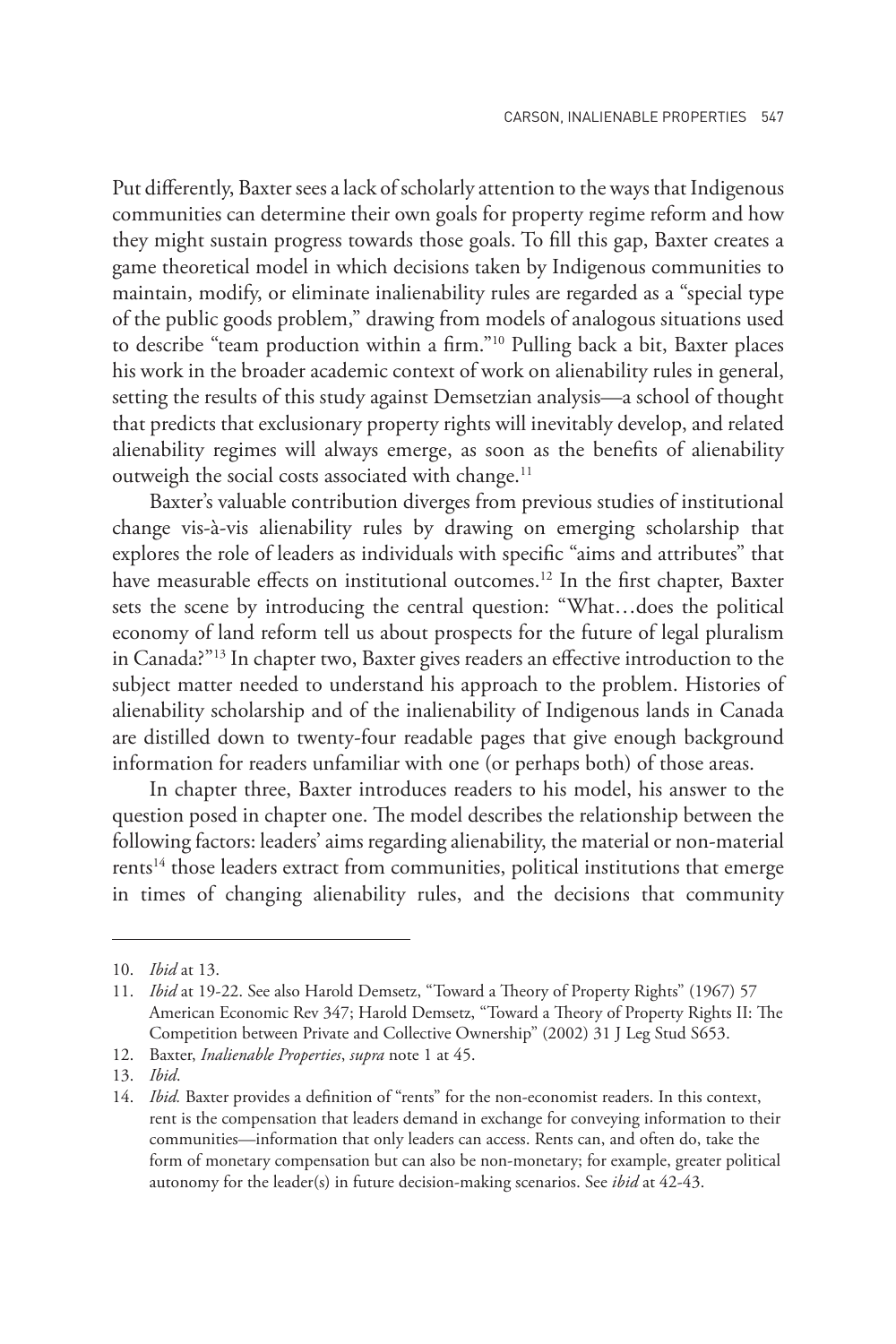members make about whether to support leaders' aims. For someone without an economics background, skimming chapter three can be intimidating. However, Baxter's explanation of the model shows his acute awareness of his audience. Of course, there is a somewhat complex equation that relates those listed factors to one another, based on assumptions that are defined beforehand.15 However, the accompanying text is direct and clear, offering less of an explanation of what each granular piece of the equation is and more of what the model is intended to show and how it does that. Baxter says that the model "provides a central rationale for leadership in addressing the most significant collective action problems associated with land reform, and offers a means for community members to enlarge the set of equilibria in which leaders tell the truth by agreeing to endure the costs of inalienability up to some threshold."16

Chapters four and five put this model and its assumptions to the test. In chapter four, Baxter tells the stories of Westbank First Nation and Membertou First Nation as each one achieved economic success despite following different alienability paths. Westbank First Nation liberalized their land markets, allowing for allocation of reserve lands to non-members, while Membertou First Nation maintained inalienability of its reserve lands, retaining community control while still achieving considerable economic success.17 Baxter's previous work on the importance of narratives in property transitions<sup>18</sup> shines through in this chapter. The narratives map out complex times of political and institutional change for both First Nations. Chapter four captures that complexity and introduces the key factors that fill out the model (thereby testing it) for each community. It would be easy for this chapter to feel like a somewhat rote, fill-in-the-blank exercise, taking the facts of each community's transition and plugging them into the model. Instead, readers are treated to compelling and thoughtful depictions of the communities studied that still list the necessary factors for testing the model. The change of pace—from the more abstract discussions necessary to ground the model in scholarship to the narratives that bring it to life—is refreshing and allows Baxter to showcase his talent as a writer.

Whereas both First Nations studied in chapter four are located near midsize urban centres (Kelowna, British Columbia and Sydney, Nova Scotia, respectively), chapter five applies the model to two more remote communities, albeit in a

<sup>15.</sup> See *ibid* at 59-60.

<sup>16.</sup> *Ibid* at 63.

<sup>17.</sup> *Ibid* at 69.

<sup>18.</sup> Jamie Baxter, "Storytelling, Social Movements, and the 'Evolution' of Indigenous Land Tenure" (2014) 18 AILR 65 at 69 (building on the work of Carol Rose in this area).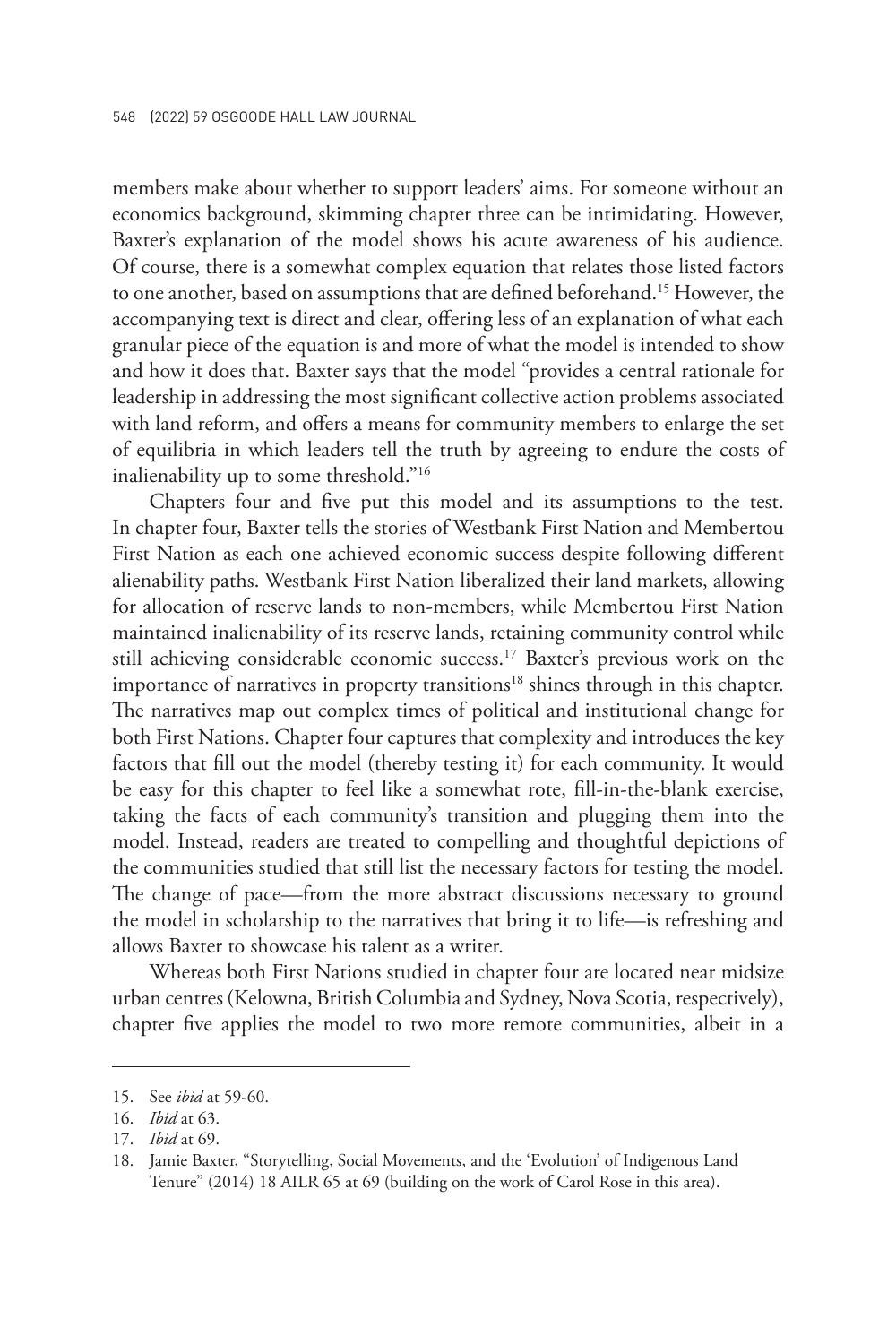more relaxed form.<sup>19</sup> Introducing these communities, Nisga'a First Nation and James Bay Cree Nation, Baxter recognizes up front that some contextual features challenge assumptions made in the model about the communities profiled in chapter four. First, he notes that there will be different incentives exerting different pressures on community members in more remote First Nations.<sup>20</sup> Second, both of these First Nations have entered into modern treaties with federal and provincial governments.<sup>21</sup> For these contextual reasons (and potentially others), Baxter acknowledges that further work may be needed to extend the model to better describe the experiences of these communities and those like them.

The book ends with a forward-looking chapter that suggests how others may take up this project of using non-traditional tools to examine and inform Indigenous land reform projects.22 The chapter begins by restating some of the lessons gleaned from the application of the model to the case studies: that leaders' individual aims and methods play an important role in the development of new alienability regimes; that oft-mentioned issues, like the free rider problem, are less prominent than other obstacles such as information problems; and that rents demanded by leaders play a role in shaping institutions of community governance.23 With that in mind, Baxter posits future work in this area, suggesting, for example, drawing on studies of corporate governance to examine institutional changes among Indigenous communities in the land reform context.<sup>24</sup>

For the most part, Baxter's blend of theoretical approaches with a clear narrative voice is effective. Over the course of the book, the value of looking at the puzzle pieces via Baxter's model becomes apparent in large part because of his comfort with storytelling, and these narratives benefit from the structure imparted by the model. For example, in chapter five, uncertainty is introduced as a factor in the model.<sup>25</sup> The first half of that chapter gives readers some background on theories of uncertainty, keeping the discussion quite abstract. Then, in describing the development of the two modern treaties in the second half, the role of uncertainty in those political processes is made very clear.26 It does not, however, feel as though any part of those stories—neither of the Nisga'a Final Agreement nor the James Bay and Northern Quebec Agreement—has been obscured by the

23. *Ibid* at 141-42.

<sup>19.</sup> Baxter, *Inalienable Properties*, *supra* note 1 at 110.

<sup>20.</sup> *Ibid*.

<sup>21.</sup> *Ibid* at 110-11.

<sup>22.</sup> *Ibid* at 140.

<sup>24.</sup> *Ibid* at 144-48.

<sup>25.</sup> *Ibid* at 113-14.

<sup>26.</sup> *Ibid* at 121-37.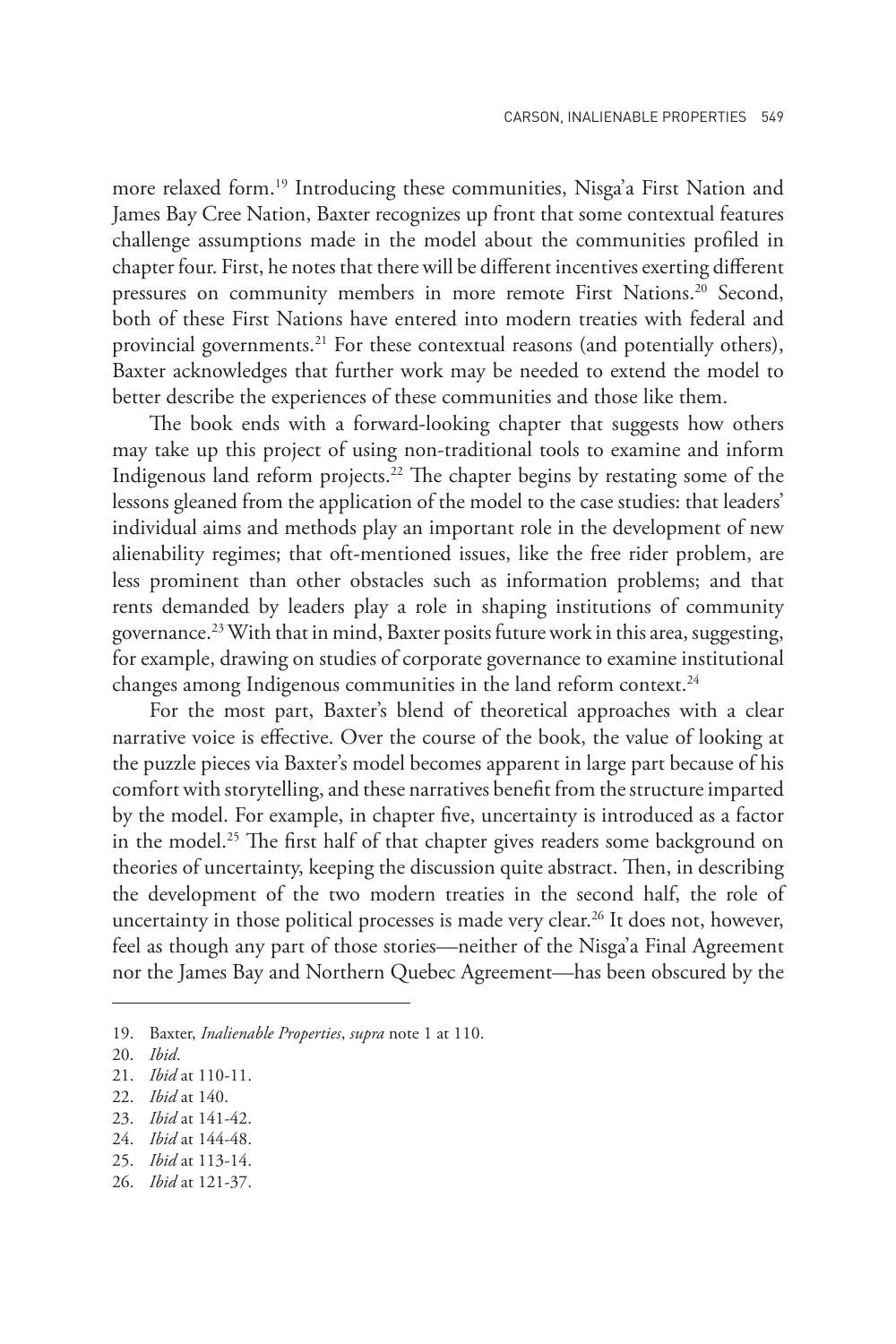focus on uncertainty, or any other factors of the model for that matter. Models necessarily present idealized versions of the real world, and the stories used to measure the strength of those models are almost always messier than the model can represent. As such, it would be no surprise for a model and a case study to be somewhat at odds with one another. In *Inalienable Properties*, that is not the case. This may speak to Baxter's astute choice of case studies, the strength of his model, or some combination thereof. Together, the model and the narratives build compelling arguments for looking at the emergence of alienable property rights (or maintenance of inalienability rules) in the terms offered.

The model predicts that there is a connection between the rents that leaders extract from communities and the political institutions that emerge in times of reform by those leaders.<sup>27</sup> Of all the connections drawn between various factors in the model, this connection was the most difficult to grasp. In chapter three, the explanation of the model suggests that "at some level of leadership rents, these payments may come into tension with the fundamental economic goals of land reform."28 The payments here can be monetary, material (in the form of property allotments or other perks), or non-material. Non-material payments refer to sacrifices that leaders ask of community members, for example, foregoing the potential immediate monetary benefits of creating a system wherein community members are allowed to sell land to non-members.29 I found it difficult, in the narratives that followed, to see clear relationships between the types of rents demanded by leaders and the institutions that supposedly developed from them.30 This is not to say that I do not believe there is a relationship; it is only to say that, compared with the clarity found elsewhere, this analysis was more difficult to follow.

Near the end of the book, there is an acknowledgement that this analysis stands not only in opposition to other theories of alienability, but to other, harmful discourses surrounding Indigenous governance. Having discussed the subject of compensation for political leaders in Indigenous communities, Baxter notes that conversations about Indigenous leadership and good governance can reinforce "negative stereotypes around Indigenous self-government."31 Baxter hopes that his model, as an alternative to a discourse often fraught with racist

- 28. *Ibid* at 62.
- 29. *Ibid* at 58.
- 30. *Ibid* at 59.
- 31. *Ibid* at 151-52.

<sup>27.</sup> *Ibid* at 63.